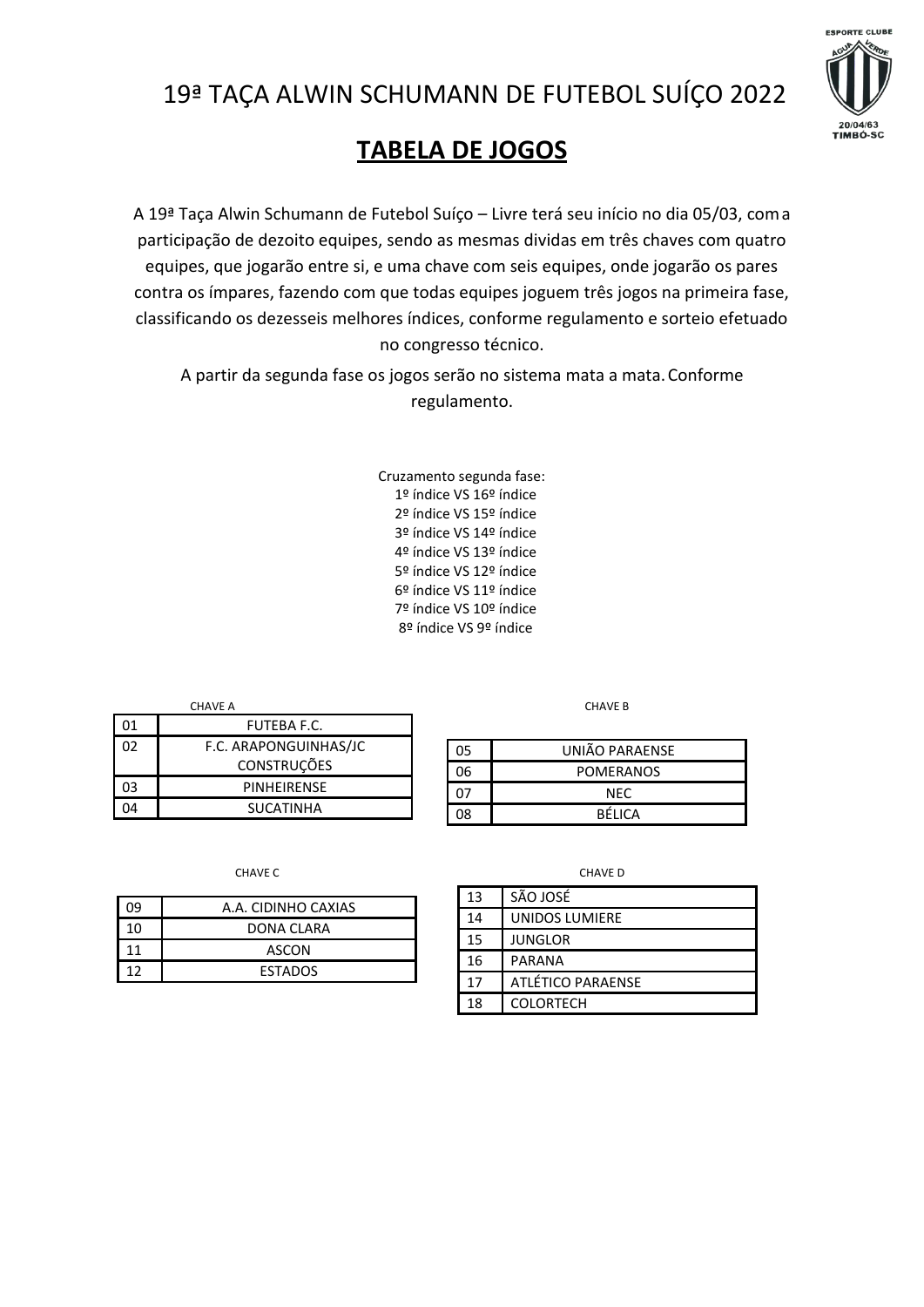

## 19ª TAÇA ALWIN SCHUMANN DE FUTEBOL SUÍÇO 2022

|    |             |       |                |                | <b>PRIMEIRA FASE</b>                        |    |   |        |                       | <b>TIMBÓ-SC</b> |
|----|-------------|-------|----------------|----------------|---------------------------------------------|----|---|--------|-----------------------|-----------------|
| JG | <b>HORA</b> |       | <b>DATA</b>    | <b>LOCAL</b>   | <b>EQUIPE (A)</b>                           |    | X |        | <b>EQUIPE (B)</b>     | <b>CH</b>       |
| 01 | 14h30       | 05/03 | SÁBADO         | Alwin Schumann | FUTEBA F.C.                                 | 00 | X | 04     | PINHEIRENSE           | A               |
| 02 | 14h30       | 05/03 | SÁBADO         | Alwin Schumann | F.C. ARAPONGUINHAS/JC<br><b>CONSTRUÇÕES</b> | 02 | X | 03     | <b>SUCATINHA</b>      | A               |
| 03 | 15h30       | 05/03 | SÁBADO         | Alwin Schumann | UNIÃO PARAENSE                              | 04 | X | 04     | <b>NEC</b>            | В               |
| 04 | 15h30       | 05/03 | SÁBADO         | Alwin Schumann | <b>POMERANOS</b>                            | 01 | X | 05     | <b>BÉLICA</b>         | B               |
| 05 | 09h30       | 06/03 | <b>DOMINGO</b> | Alwin Schumann | <b>JUNGLOR</b>                              | 05 | X | 01     | <b>PARANA</b>         | D               |
| 06 | 16h30       | 05/03 | SÁBADO         | Alwin Schumann | ATLÉTICO PARAENSE                           | 02 | X | 02     | <b>COLORTECH</b>      | D               |
| 07 | 09h30       | 06/03 | <b>DOMINGO</b> | Alwin Schumann | SÃO JOSÉ                                    | 04 | X | 00     | <b>UNIDOS LUMIERE</b> | D               |
| 08 | 10h30       | 06/03 | <b>DOMINGO</b> | Alwin Schumann | A.A. CIDINHO CAXIAS                         | 00 | X | $00\,$ | <b>ASCON</b>          |                 |
| 09 | 10h30       | 06/03 | <b>DOMINGO</b> | Alwin Schumann | <b>DONA CLARA</b>                           | 03 | X | 04     | <b>ESTADOS</b>        | $\sqrt{2}$<br>J |

| JG | <b>HORA</b>     |       | <b>DATA</b>    | <b>LOCAL</b>   | EQUIPE (A)          |    | X                         |         | EQUIPE (B)                                  | <b>CH</b> |
|----|-----------------|-------|----------------|----------------|---------------------|----|---------------------------|---------|---------------------------------------------|-----------|
| 10 | 15h             | 26/03 | SÁBADO         | Alwin Schumann | <b>JUNGLOR</b>      | 01 | X                         | 01      | <b>COLORTECH</b>                            | D         |
| 11 | 14h30           | 26/03 | SÁBADO         | Alwin Schumann | ATLÉTICO PARAENSE   | 08 | x                         | $00 \,$ | <b>UNIDOS LUMIERE</b>                       | D         |
| 12 | 14h             | 26/03 | SÁBADO         | Alwin Schumann | SÃO JOSÉ            | 07 | $\checkmark$<br>$\lambda$ | $00\,$  | PARANÁ                                      | D         |
| 13 | 15h30           | 26/03 | SÁBADO         | Alwin Schumann | ASCON               | 00 | $\mathbf{v}$<br>v         | 02      | <b>ESTADOS</b>                              |           |
| 14 | 16h             | 26/03 | SÁBADO         | Alwin Schumann | <b>FUTEBA F.C.</b>  | 00 | x                         | 08      | F.C. ARAPONGUINHAS/JC<br><b>CONSTRUÇÕES</b> | A         |
| 15 | 16h30           | 26/03 | SÁBADO         | Alwin Schumann | <b>PINHEIRENSE</b>  | 02 | x                         | 03      | <b>SUCATINHA</b>                            | A         |
| 16 | 09h30           | 27/03 | <b>DOMINGO</b> | Alwin Schumann | UNIÃO PARAENSE      | 05 | X                         | $00\,$  | <b>POMERANOS</b>                            | B         |
| 17 | 17 <sub>h</sub> | 26/03 | <b>SÁBADO</b>  | Alwin Schumann | <b>NEC</b>          | 01 | X                         | 04      | <b>BÉLICA</b>                               | B         |
| 18 | 10h30           | 27/03 | <b>DOMINGO</b> | Alwin Schumann | A.A. CIDINHO CAXIAS | 00 | X                         | 01      | <b>DONA CLARA</b>                           |           |

| JG | <b>HORA</b> |       | <b>DATA</b>    | <b>LOCAL</b>   | <b>EQUIPE (A)</b>                           |            | X                    |    | <b>EQUIPE (B)</b>   | <b>CH</b> |
|----|-------------|-------|----------------|----------------|---------------------------------------------|------------|----------------------|----|---------------------|-----------|
| 19 | 14h30       | 23/04 | SÁBADO         | Alwin Schumann | <b>BÉLICA</b>                               | 01         | X                    | 00 | UNIÃO PARAENSE      | В         |
| 20 | 14h30       | 23/04 | SÁBADO         | Alwin Schumann | <b>POMERANOS</b>                            | 01         | X                    | 01 | <b>NEC</b>          | В         |
| 21 | 15h30       | 23/04 | SÁBADO         | Alwin Schumann | <b>UNIDOS LUMIERE</b>                       | 00         | X                    | 04 | <b>JUNGLOR</b>      |           |
| 22 | 15h30       | 23/04 | SÁBADO         | Alwin Schumann | PARANA                                      | 00         | X                    | 05 | ATLÉTICO PARAENSE   |           |
| 23 | 16h30       | 23/04 | SÁBADO         | Alwin Schumann | <b>COLORTECH</b>                            | 00         | X                    | 01 | SÃO JOSÉ            |           |
| 24 | 16h30       | 23/04 | SÁBADO         | Alwin Schumann | <b>DONA CLARA</b>                           | 03         | X                    | 02 | <b>ASCON</b>        | ◡         |
| 25 |             |       |                | Alwin Schumann | <b>ESTADOS</b>                              | <b>COL</b> | $\frac{1}{\sqrt{2}}$ |    | A.A. CIDINHO CAXIAS | e         |
| 26 | 10h30       | 24/04 | <b>DOMINGO</b> | Alwin Schumann | <b>SUCATINHA</b>                            | 05         | X                    | 00 | FUTEBA F.C.         | A         |
| 27 | 09h30       | 24/04 | <b>DOMINGO</b> | Alwin Schumann | F.C. ARAPONGUINHAS/JC<br><b>CONSTRUÇÕES</b> | 03         | X                    | 00 | PINHEIRENSE         | A         |

| JG. | <b>HORA</b> |       | <b>DATA</b>    | <b>LOCAL</b>   | <b>EQUIPE (A)</b>                              |            | X                         |            | <b>EQUIPE (B)</b>  | <b>CH</b>  |
|-----|-------------|-------|----------------|----------------|------------------------------------------------|------------|---------------------------|------------|--------------------|------------|
| 28  | 9h30        | 01/05 | <b>DOMINGO</b> | Alwin Schumann | 1º SÃO JOSÉ                                    | 05         | X                         | 01         | 16º PARANA         | ELI        |
| 29  | 10h30       | 01/05 | <b>DOMINGO</b> | Alwin Schumann | 2º BÉLICA                                      | 01         | $\checkmark$<br>$\lambda$ | 02         | 15º UNIDOS LUMIERE | <b>ELI</b> |
| 30  | 15h         | 30/04 | SÁBADO         | Alwin Schumann | 3º ESTADOS                                     | 07         | $\lambda$                 | 00         | 14º POMERANOS      | <b>ELI</b> |
| 31  | 15h         | 30/04 | SÁBADO         | Alwin Schumann | 4º SUCATINHA                                   | 00<br>(04) | X                         | 00<br>(03) | 13º ASCON          | ELI        |
| 32  | 16h         | 30/04 | SÁBADO         | Alwin Schumann | 5º ATLÉTICO PARAENSE                           | 01<br>(07) | X                         | 01<br>(06) | 12º NEC            | <b>ELI</b> |
| 33  | 14h         | 30/04 | SÁBADO         | Alwin Schumann | 6º JUNGLOR                                     | 00         | $\lambda$                 | 01         | 11º COLORTECH      | <b>ELI</b> |
| 34  | 14h         | 30/04 | SÁBADO         | Alwin Schumann | 7º F.C. ARAPONGUINHAS/JC<br><b>CONSTRUÇÕES</b> | 00         | X                         | 04         | 10º PINHEIRENSE    | ELI.       |
| 35  | 16h         | 30/04 | SÁBADO         | Alwin Schumann | 8º DONA CLARA                                  | 00<br>(04) | X                         | 00<br>(03) | 9º UNIÃO PARAENSE  | ELI.       |

| JG | HORA  |       | <b>DATA</b> | <b>LOCAL</b>   | <b>EQUIPE (A)</b> |            |                              |            | <b>EQUIPE (B)</b> | <b>CH</b> |
|----|-------|-------|-------------|----------------|-------------------|------------|------------------------------|------------|-------------------|-----------|
| 36 | 14h30 | 07/05 | SÁBADO      | Alwin Schumann | SÃO JOSÉ          | 01<br>(06) | $\checkmark$<br>$\mathbf{v}$ | 01<br>(05) | UNIÃO PARAENSE    | ELI       |
|    |       |       |             |                |                   |            |                              |            |                   |           |
| 37 | 15h   | 07/05 | SÁBADO      | Alwin Schumann | UNIDOS LUMIERE    | 01         | $\mathbf{v}$                 | 03         | PINHEIRENSE       | ELI       |
| 38 | 15h30 | 07/05 | SÁBADO      | Alwin Schumann | <b>ESTADOS</b>    | 00         | $\mathbf{v}$                 | 03         | <b>COLORTECH</b>  | ELI       |
| 39 | 16h   | 07/05 | SÁBADO      | Alwin Schumann | <b>ASCON</b>      | 01         | $\lambda$                    | 04         | ATLÉTICO PARAENSE | ELI       |